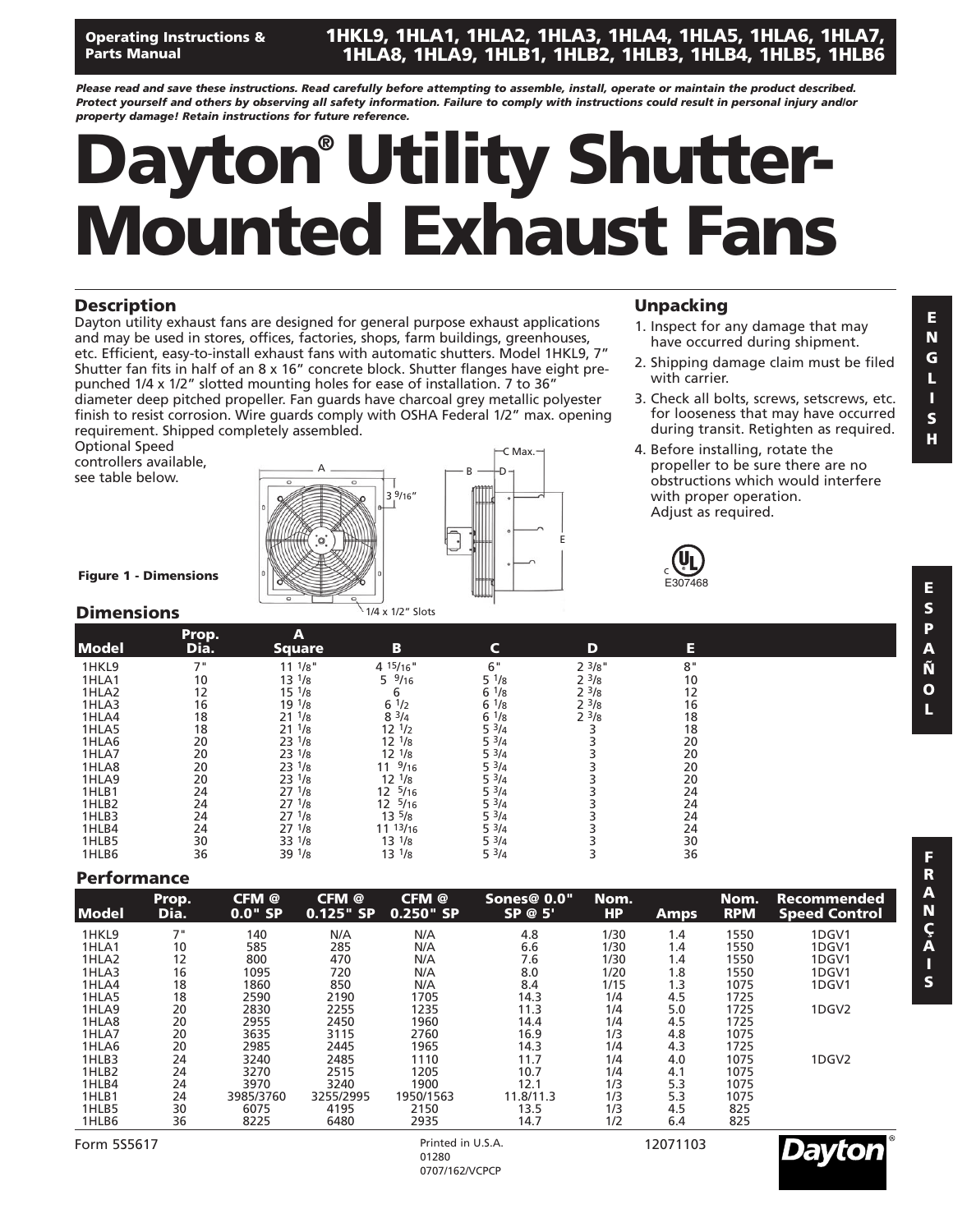# **Dayton® Utility Shutter-Mounted Exhaust Fans**

# **General Safety Information**

*Do not depend on* **! WARNING** *any switch as sole means of disconnecting power when installing or servicing the fan. If the power disconnect is out-of-sight, lock it in the open position and tag to prevent application of power. Failure to do so may result in fatal electrical shock. Employ proper lock-out procedures during maintenance and installation.*

*All electrical connections should be made by a qualified electrician.*  **! CAUTION**

- 1. Follow all local electrical and safety codes in the United States and Canada, as well as the National Electrical Code (NEC) and the Occupational Safety and Health Act (OSHA) in the United States, and the Canadian Electric Code (CEC) in Canada.
- 2. Always disconnect power source before working on or near a motor or its connected load.

#### *Motor will restart* **! WARNING** *without warning*

*after protector trips.* 

*In United States to reduce the risk of injury to persons, OSHA complying* **! CAUTION**

*guards are required when fan is installed within 7 feet of floor or working level.* 



*In Canada to reduce the risk of injury to persons, CSA complying guards are*

*required when fan is installed below 2.5 meters (8.2 feet) above floor or grade level.* 

- 3. Protect the power cable from coming in contact with sharp objects.
- 4. Do not kink power cable and never allow the cable to come in contact with oil, grease, hot surfaces, or chemicals.

*Do not use in explosive* **! CAUTION**

### *atmospheres.*

5. Make certain that the power source conforms to the requirements of your

#### equipment.

6. The fan frame and motor must be electrically grounded to a suitable electrical ground, such as a grounded water pipe or ground wire system.

#### **Installation**

1. The unit should be securely mounted in a rigid framework.

**NOTE:** Allowing the fan frame to flex or move will result in undue vibrations and possible premature motor, propeller, or shutter failure.

- 2. Install any auxiliary components.
- 3. Connect power to the motor, using an approved wiring method.



Figure 2 - Wiring Diagram: 115 Volt Connection

*Fan frame and motor must be securely and adequately grounded to a suitable electrical ground, such as a ground water pipe or ground wiring system.* **! CAUTION**

4. Before activating the fan, check to ensure that there are no obstructions (framing, stud, shutter, etc.) which would interfere with proper fan operation by turning the propeller by hand. Also verify that there are no obstructions interfering with the full opening and closing of the shutter.

## **Operation**

- 1. Keep the area free of objects that could impede air flow on both the intake and exhaust side of fan.
- 2. For proper exhaust operation, a window, door, or louver should be opened on the opposite side of the area to be ventilated.
- 3. Turn the fan on, the shutter will open automatically. When the unit is turned OFF, the shutter will close.
- 4. Speed controllable units are designed to operate at a minimum of fifty percent line voltage.

## **Maintenance**

*Do not depend on any switch as sole means of disconnecting power when installing or servicing the fan. If the power disconnect is out-of-sight, lock it in the open position and tag to prevent application of power. Failure to do so may result in fatal electrical shock. Employ proper lock-out procedures when performing maintenance.* **! WARNING**

#### **MINOR AND ROUTINE**

- 1. Disconnect power source before servicing.
- 2. Lubricate the motor sleeve bearings every six months using S.A.E. 20 nondetergent oil as per instructions (see motor label).
- 3. Periodically clean the propeller, guard, motor, and shutter of any accumulated dirt.

#### **PARTS REPAIR**

- 1. Refer to illustration of parts placement (Figure 3).
- 2. Disconnect power before servicing.
- 3. Remove the four screws holding the guard to the venturi panel. Remove the guard/motor/propeller assembly.
- 4. Loosen the setscrew on propeller hub and remove the propeller.

*Do not repair damaged propeller. Replace with a properly balanced unit (see Figure 3 Reference No. 3).* **! CAUTION**

- 5. Loosen the nuts holding motor on guard and remove motor.
- 6. Reassemble the unit in reverse order of disassembly.

*Propeller is installed hub first on motor shaft, flush with end, and setscrew located over the flat area.* **! CAUTION**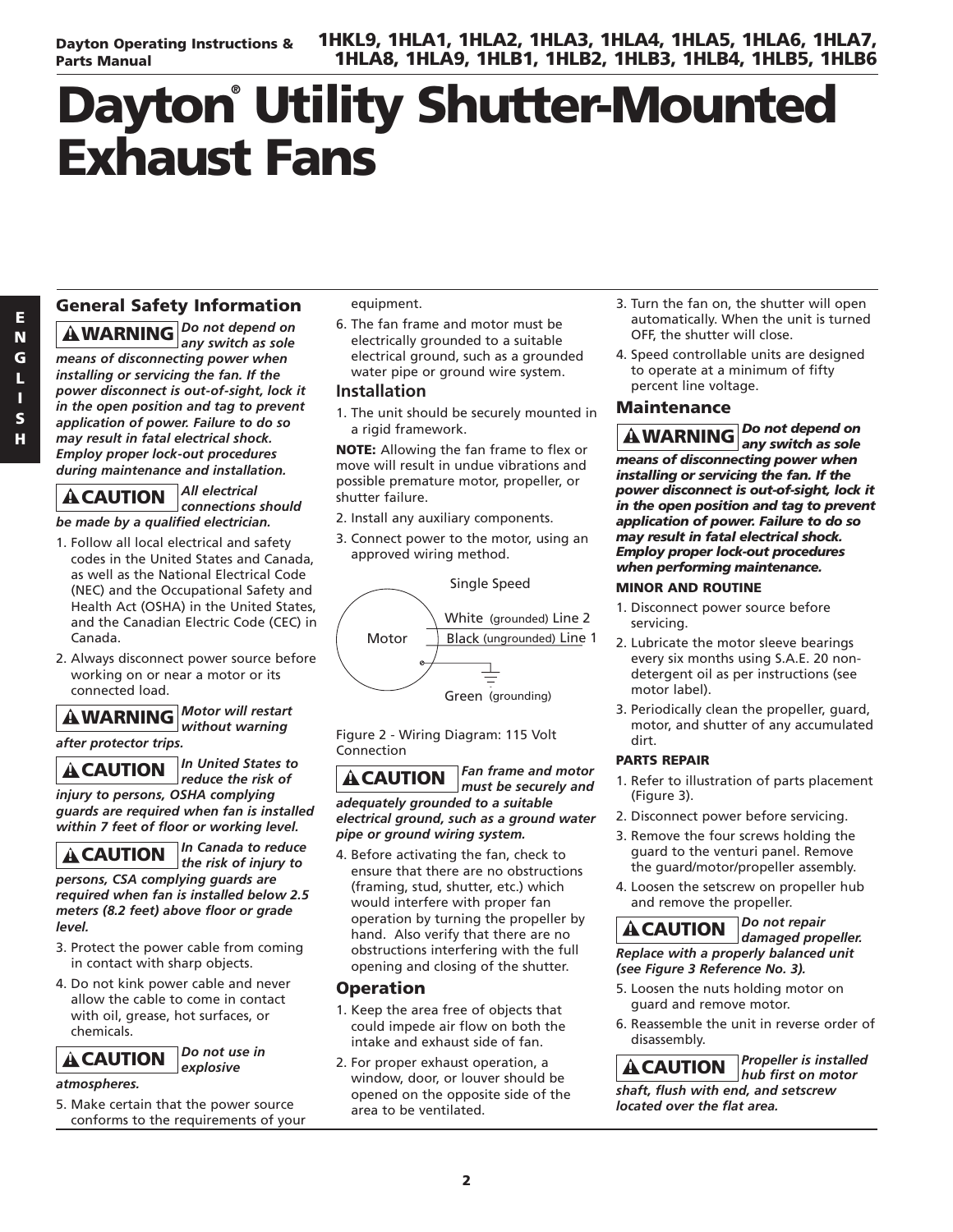# *For Repair Parts, call 1-800-323-0620*

# *24 hours a day - 365 days a year*

*Please provide following information:*  -Model number

- -Serial number (if any)
- -Part description and number as shown in par



**Figure 3 — Repair Parts Illustration** 

### **Repair Parts List**

| Ref. |                        |           | <b>Part Number for Models:</b>         |           |            |            |            |      |
|------|------------------------|-----------|----------------------------------------|-----------|------------|------------|------------|------|
| No.  | <b>Description</b>     | 1HKL9     | 1HLA1                                  | 1HLA2     | 1HLA3      | 1HLA4      | 1HLA5      | Qty. |
|      | Motor                  |           | XXMT71731715 XXMT71731715 XXMT71731715 |           | XXMTHX2185 | XXMTHX3835 | XXMTKZ6804 |      |
|      | Shutter assembly       | 502G-08   | 502G-10                                | 502G-12   | $502G-16$  | $502G-18$  | $502G-18$  |      |
|      | Propeller              | XXPR07A   | XXPR10A                                | XXPR12A   | XXPR16A    | XXPR18B    | XXPR18A    |      |
|      | Intake quard           | XXWG07A   | XXWG10A                                | XXWG12A   | XXWG16A    | XXWG18B    | XXWG18A    |      |
|      | Yolk Brace             | <b>NA</b> | <b>NA</b>                              | <b>NA</b> | ΝA         | <b>NA</b>  | XXSS494PC  |      |
| 6    | 3/8-24 X 1" Screw      | $\star$   | $\star$                                | $\star$   | $\star$    | $\star$    | $\star$    |      |
|      | 3/8-24 Locknut         | $\star$   | $\star$                                | $\star$   | $\star$    | $\star$    | $\star$    |      |
| 8    | #10-16 x 5/8" SM Screw | $\star$   |                                        | $\star$   | $\star$    | $\star$    | $\star$    |      |
|      | #8-32 Spinlock Nut     |           |                                        |           |            |            |            |      |

| Ref. |                        | <b>Part Number for Models:</b> |            |            |              |            |      |
|------|------------------------|--------------------------------|------------|------------|--------------|------------|------|
| No.  | <b>Description</b>     | 1HLA6                          | 1HLA7      | 1HLA8      | 1HLA9        | 1HLB1      | Qty. |
|      | Motor                  | XXMTKZ6805                     | XXMTKZ6805 | XXMTKZ6804 | XXMT71265117 | XXMTHX6065 |      |
|      | Shutter assembly       | 502G-20                        | 502G-20    | 502G-20    | 502G-20      | 502G-24    |      |
|      | Propeller              | XXPR20A                        | XXPR20B    | XXPR20A    | XXPR20C      | XXPR24B    |      |
|      | Intake guard           | XXWG20A                        | XXWG20A    | XXWG20A    | XXWG20A      | XXWG24A    |      |
|      | Yolk Brace             | XXSS680PC                      | XXSS680PC  | XXSS680PC  | XXSS4680PC   | XXSS930PC  |      |
| 6    | 3/8-24 X 1" Screw      | ÷                              | $\star$    | $\star$    |              |            |      |
|      | 3/8-24 Locknut         |                                | $\star$    |            |              |            |      |
| 8    | #10-16 x 5/8" SM Screw |                                | $\star$    |            |              |            |      |
|      | #8-32 Spinlock Nut     |                                | $\star$    |            |              |            |      |

| Ref. |                                                 | <b>Part Number for Models:</b> |            |            |            |            |      |
|------|-------------------------------------------------|--------------------------------|------------|------------|------------|------------|------|
| No.  | <b>Description</b>                              | 1HLB <sub>2</sub>              | 1HLB3      | 1HLB4      | 1HLB5      | 1HLB6      | Qty. |
|      | Motor                                           | XXMTHX6082                     | XXMTHX6804 | XXMTHX6083 | XXMTHX7341 | XXMTHX7278 |      |
|      | Shutter assembly                                | 502G-24                        | 502G-24    | 502G-24    | 556G-30    | 556G-36    |      |
|      | Propeller                                       | XXPR24A                        | XXPR24A    | XXPR24B    | XXPR30A    | XXPR36A    |      |
| 4    | Intake guard                                    | XXWG24A                        | XXWG24A    | XXWG24A    | XXWG30A    | XXWG36A    |      |
|      | Yolk Brace                                      | XXSS930PC                      | XXSS930PC  | XXSS930PC  | XXSS930PC  | XXSS1350PC |      |
| 6    | 3/8-24 X 1" Screw                               | $\star$                        | $\star$    | $\star$    |            |            |      |
|      | 3/8-24 Locknut                                  | $\star$                        | $\star$    | $\star$    | $\star$    | $\star$    |      |
| 8    | #10-16 x 5/8" SM Screw                          | $\star$                        | $\star$    | $\star$    | $\star$    | $\star$    |      |
|      | #8-32 Spinlock Nut                              | $\star$                        | $\star$    | $\star$    |            | $\star$    |      |
|      | (*) Standard hardware items, available locally. |                                |            |            |            |            |      |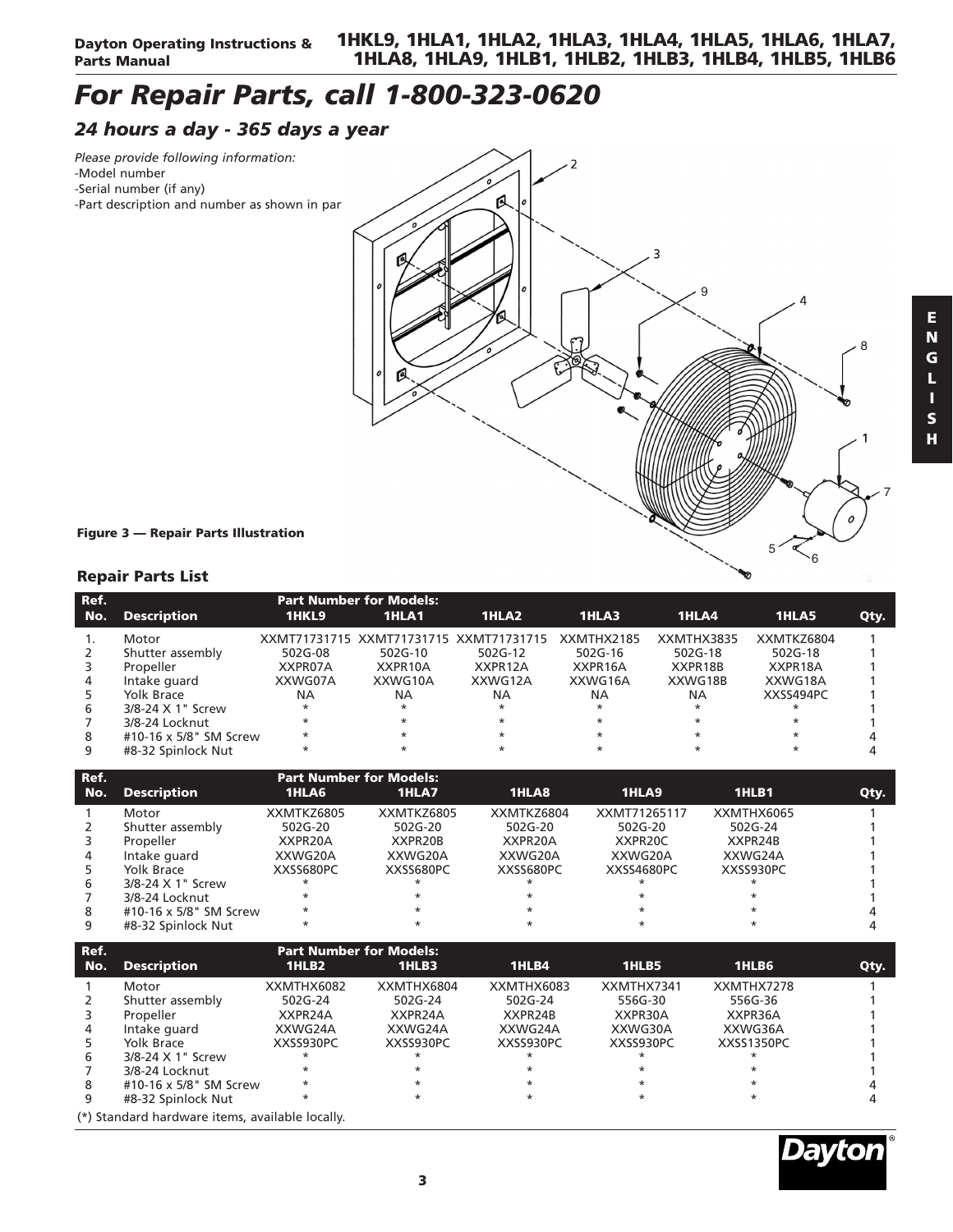# **Dayton® Utility Shutter-Mounted Exhaust Fans**

#### **Troubleshooting Chart**

| <b>Symptom</b>        | <b>Possible Cause(s)</b>              | <b>Corrective Action</b>                                                            |
|-----------------------|---------------------------------------|-------------------------------------------------------------------------------------|
| Excessive noise       | 1. Dry motor bearings                 | 1. Relubricate motor bearings as per<br>instructions or replace motor.              |
|                       | 2. Loose propeller                    | 2. Tighten setscrews in hub                                                         |
|                       | 3. Crooked or damaged propeller       | 3. Replace propeller                                                                |
| Fan inoperative       | 1. Blown fuse or open circuit breaker | 1. Replace fuse or reset circuit breaker                                            |
|                       | 2. Defective motor                    | 2. Repair or replace motor (see Figure 3)                                           |
|                       | 3. Speed control off or too low       | 3. Turn controller on                                                               |
| Insufficient air flow | 1. Blocked intake or exhaust opening  | 1. Clear opening of obstruction or increase<br>size of opening, clean guard/shutter |
|                       | 2. Low voltage                        | 2. Determine cause and correct                                                      |
|                       | 3. Speed control set too low          | 3. Increase speed with controller                                                   |

#### *LIMITED WARRANTY*

*DAYTON ONE-YEAR LIMITED WARRANTY. DAYTON® UTILITY SHUTTER-MOUNTED EXHAUST FANS, MODELS COVERED IN THIS MANUAL, ARE WARRANTED BY DAYTON ELECTRIC MFG. CO. (DAYTON) TO THE ORIGINAL USER AGAINST DEFECTS IN WORKMANSHIP OR MATERIALS UNDER NORMAL USE FOR ONE YEAR AFTER DATE OF PURCHASE. ANY PART WHICH IS DETERMINED TO BE DEFECTIVE IN MATERIAL OR WORKMANSHIP AND RETURNED TO AN AUTHORIZED SERVICE LOCATION, AS DAYTON DESIGNATES, SHIPPING COSTS PREPAID, WILL BE, AS THE EXCLUSIVE REMEDY, REPAIRED OR REPLACED AT DAYTON'S OPTION. FOR LIMITED WARRANTY CLAIM PROCEDURES, SEE "PROMPT DISPOSITION" BELOW. THIS LIMITED WARRANTY GIVES PURCHASERS SPECIFIC LEGAL RIGHTS WHICH VARY FROM JURISDICTION TO JURISDICTION.*

*LIMITATION OF LIABILITY. TO THE EXTENT ALLOWABLE UNDER APPLICABLE LAW, DAYTON'S LIABILITY FOR CONSEQUENTIAL AND INCIDENTAL DAMAGES IS EXPRESSLY DISCLAIMED. DAYTON'S LIABILITY IN ALL EVENTS IS LIMITED TO AND SHALL NOT EXCEED THE PURCHASE PRICE PAID.* 

*WARRANTY DISCLAIMER. A DILIGENT EFFORT HAS BEEN MADE TO PROVIDE PRODUCT INFORMATION AND ILLUSTRATE THE PRODUCTS IN THIS LITERATURE ACCURATELY; HOWEVER, SUCH INFORMATION AND ILLUSTRATIONS ARE FOR THE SOLE PURPOSE OF IDENTIFICATION, AND DO NOT EXPRESS OR IMPLY A WARRANTY THAT THE PRODUCTS ARE MERCHANTABLE, OR FIT FOR A PARTICULAR PURPOSE, OR THAT THE PRODUCTS WILL NECESSARILY CONFORM TO THE ILLUSTRATIONS OR DESCRIPTIONS. EXCEPT AS PROVIDED BELOW, NO WARRANTY OR AFFIRMATION OF FACT, EXPRESSED OR IMPLIED, OTHER THAN AS STATED IN THE "LIMITED WARRANTY" ABOVE IS MADE OR AUTHORIZED BY DAYTON.*

*Technical Advice and Recommendations, Disclaimer. Notwithstanding any past practice or dealings or trade custom, sales shall not include the furnishing of technical advice or assistance or system design. Dayton assumes no obligations or liability on account of any unauthorized recommendations, opinions or advice as to the choice, installation or use of products.*

*Product Suitability. Many jurisdictions have codes and regulations governing sales, construction, installation, and/or use of products for certain purposes, which may vary from those in neighboring areas. While attempts are made to assure that Dayton products comply with such codes, Dayton cannot guarantee compliance, and cannot be responsible for how the product is installed or used. Before purchase and use of a product, review the product applications, and all applicable national and local codes and regulations, and be sure that the product, installation, and use will comply with them.* 

*Certain aspects of disclaimers are not applicable to consumer products; e.g., (a) some jurisdictions do not allow the exclusion or limitation of incidental or consequential damages, so the above limitation or exclusion may not apply to you; (b) also, some jurisdictions do not allow a limitation on how long an implied warranty lasts, consequently the above limitation may not apply to you; and (c) by law, during the period of this Limited Warranty, any implied warranties of implied merchantability or fitness for a particular purpose applicable to consumer products purchased by consumers, may not be excluded or otherwise disclaimed.*

*Prompt Disposition. A good faith effort will be made for prompt correction or other adjustment with respect to any product which proves to be defective within limited warranty. For any product believed to be defective within limited warranty, first write or call dealer from whom the product was purchased. Dealer will give additional directions. If unable to resolve satisfactorily, write to Dayton at address below, giving dealer's name, address, date, and number of dealer's invoice, and describing the nature of the defect. Title and risk of loss pass to buyer on delivery to common carrier. If product was damaged in transit to you, file claim with carrier.*

*Manufactured for Dayton Electric Mfg. Co., 5959 W. Howard St., Niles, Illinois 60714-4014 U.S.A.*

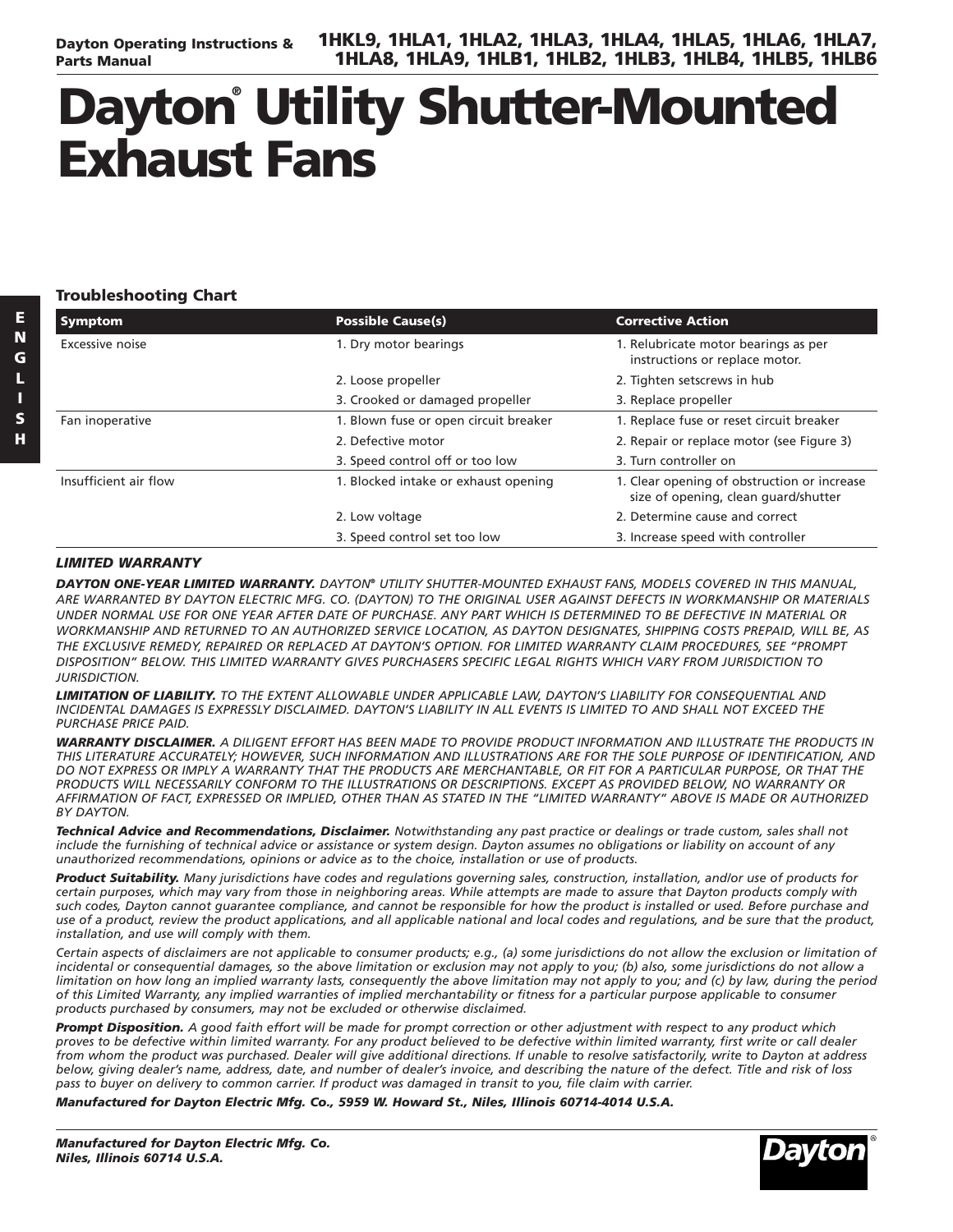**Manual de instrucciones de funcionamiento y piezas**

# **1HKL9, 1HLA1, 1HLA2, 1HLA3, 1HLA4, 1HLA5, 1HLA6, 1HLA7, 1HLA8, 1HLA9, 1HLB1, 1HLB2, 1HLB3, 1HLB4, 1HLB5, 1HLB6**

Por favor, lea y guarde las siguientes instrucciones. Lea detenidamente las instrucciones antes de armar, instalar, hacer funcionar o dar<br>mantenimiento al producto descrito. Para su protección personal y la de otros, le re *incumplimiento de las instrucciones podría causar lesiones personales y/ o daños a la propiedad! Conserve las instrucciones para futuras consultas.*

# **Ventiladores de extracción Dayton® con registro de aire integrado para uso general**

### **Descripción**

Los ventiladores de extracción Dayton han sido diseñados para trabajos de ventilación general y pueden utilizarse en recintos como tiendas, oficinas, fábricas, talleres, instalaciones agrícolas, viveros, etc. Los ventiladores de extracción con registros de aire automáticos son eficaces y fáciles de instalar. El ventilador de extracción de 7", modelo 1HKL9, cabe en la mitad de un bloque de concreto de 8 X 16". Las faldillas del registro tienen ocho agujeros ranurados de montaje preperforados de 1/4 x 1/2" para facilitar la instalación. Una hélice articulada de 7 a 36" de diámetro. El dispositivo protector tiene un acabado gris de poliéster secado al horno resistente a la corrosión. Los protectores metálicos están conformes con las regulaciones de la Ley de Seguridad Ocupacional e Higiene (OSHA,

por sus siglas en inglés), que exigen máxima de 1/2". Se entregan totalmente armados. Controles de velocidad opcionales disponibles, ver cuadro de más abajo.



C Max. D (U<sub>l</sub> E307468

E

### **Al desempaquetar**

- 1. Inspeccione detenidamente la unidad al recibirla, para asegurarse de que no haya sufrido daños durante el traslado.
- 2. Los reclamos por daños ocasionados durante el traslado deben remitirse al agente transportista.
- 3. Inspeccione los pernos, tornillos, tornillos de fijación, etc. puesto que pudieran haberse aflojado durante el traslado. Haga los ajustes necesarios.
- 4. Antes de instalar, haga rotar la hélice para asegurarse de que no haya obstrucciones que impidiesen el funcionamiento satisfactorio de la

#### **Dimensions**

| <b>Modelo</b> | Diám.<br><b>Helicoidal</b> | <b>Diám</b><br>A   | B                 |                 | D          | Е  |  |
|---------------|----------------------------|--------------------|-------------------|-----------------|------------|----|--|
| 1HKL9         | 7"                         | $11^{1}/8"$        | 4 $15/16$ "       | 6"              | $2^{3}/8"$ | 8" |  |
| 1HLA1         | 10                         | $13 \frac{1}{8}$   | $5 \frac{9}{16}$  | $5 \frac{1}{8}$ | $2^{3}/8$  | 10 |  |
| 1HLA2         | 12                         | $15 \frac{1}{8}$   | 6                 | $6^{1/8}$       | $2^{3/8}$  | 12 |  |
| 1HLA3         | 16                         | 19 <sup>1</sup> /8 | $6^{1/2}$         | $6^{1/8}$       | $2^{3}/8$  | 16 |  |
| 1HLA4         | 18                         | $21 \frac{1}{8}$   | $8^{3}/4$         | $6^{1/8}$       | $2^{3/8}$  | 18 |  |
| 1HLA5         | 18                         | $21 \frac{1}{8}$   | $12 \frac{1}{2}$  | $5 \frac{3}{4}$ |            | 18 |  |
| 1HLA6         | 20                         | $23 \frac{1}{8}$   | $12^{1/8}$        | $5 \frac{3}{4}$ |            | 20 |  |
| 1HLA7         | 20                         | $23 \frac{1}{8}$   | $12^{1/8}$        | $5 \frac{3}{4}$ |            | 20 |  |
| 1HLA8         | 20                         | $23 \frac{1}{8}$   | $11 \frac{9}{16}$ | 53/4            |            | 20 |  |
| 1HLA9         | 20                         | $23 \frac{1}{8}$   | $12^{1/8}$        | $5 \frac{3}{4}$ |            | 20 |  |
| 1HLB1         | 24                         | $27 \frac{1}{8}$   | 5/16<br>12        | $5 \frac{3}{4}$ |            | 24 |  |
| 1HLB2         | 24                         | $27 \frac{1}{8}$   | 5/16<br>12        | $5 \frac{3}{4}$ |            | 24 |  |
| 1HLB3         | 24                         | $27^{1/8}$         | $13 \frac{5}{8}$  | $5 \frac{3}{4}$ |            | 24 |  |
| 1HLB4         | 24                         | $27 \frac{1}{8}$   | $11^{13/16}$      | 53/4            |            | 24 |  |
| 1HLB5         | 30                         | $33 \frac{1}{8}$   | $13 \frac{1}{8}$  | $5 \frac{3}{4}$ |            | 30 |  |
| 1HLB6         | 36                         | 39 <sup>1</sup> /8 | $13^{1/8}$        | $5 \frac{3}{4}$ |            | 36 |  |

#### **Funcionamiento**

|                   | Diám.<br>Modelo Helicoidal | CFM @<br>$0.0"$ SP | CFM @<br>$0.125"$ SP | CFM <sup>®</sup><br>$0.250"$ SP | Sones $@0.0"$<br>SP @ 5' | HP.<br>nominal | <b>Amps</b> | <b>RPM</b><br>Nominal | Control de velocidad<br>recomendado |
|-------------------|----------------------------|--------------------|----------------------|---------------------------------|--------------------------|----------------|-------------|-----------------------|-------------------------------------|
| 1HKL9             | 7"                         | 140                | N/A                  | N/A                             | 4.8                      | 1/30           | 1.4         | 1550                  | 1DGV1                               |
| 1HLA1             | 10                         | 585                | 285                  | N/A                             | 6.6                      | 1/30           | 1.4         | 1550                  | 1DGV1                               |
| 1HLA <sub>2</sub> | 12                         | 800                | 470                  | N/A                             | 7.6                      | 1/30           | 1.4         | 1550                  | 1DGV1                               |
| 1HLA3             | 16                         | 1095               | 720                  | N/A                             | 8.0                      | 1/20           | 1.8         | 1550                  | 1DGV1                               |
| 1HLA4             | 18                         | 1860               | 850                  | N/A                             | 8.4                      | 1/15           | 1.3         | 1075                  | 1DGV1                               |
| 1HLA5             | 18                         | 2590               | 2190                 | 1705                            | 14.3                     | 1/4            | 4.5         | 1725                  |                                     |
| 1HLA9             | 20                         | 2830               | 2255                 | 1235                            | 11.3                     | 1/4            | 5.0         | 1725                  | 1DGV <sub>2</sub>                   |
| 1HLA8             | 20                         | 2955               | 2450                 | 1960                            | 14.4                     | 1/4            | 4.5         | 1725                  |                                     |
| 1HLA7             | 20                         | 3635               | 3115                 | 2760                            | 16.9                     | 1/3            | 4.8         | 1075                  |                                     |
| 1HLA6             | 20                         | 2985               | 2445                 | 1965                            | 14.3                     | 1/4            | 4.3         | 1725                  |                                     |
| 1HLB3             | 24                         | 3240               | 2485                 | 1110                            | 11.7                     | 1/4            | 4.0         | 1075                  | 1DGV <sub>2</sub>                   |
| 1HLB <sub>2</sub> | 24                         | 3270               | 2515                 | 1205                            | 10.7                     | 1/4            | 4.1         | 1075                  |                                     |
| 1HLB4             | 24                         | 3970               | 3240                 | 1900                            | 12.1                     | 1/3            | 5.3         | 1075                  |                                     |
| 1HLB1             | 24                         | 3985/3760          | 3255/2995            | 1950/1563                       | 11.8/11.3                | 1/3            | 5.3         | 1075                  |                                     |
| 1HLB5             | 30                         | 6075               | 4195                 | 2150                            | 13.5                     | 1/3            | 4.5         | 825                   |                                     |
| 1HLB6             | 36                         | 8225               | 6480                 | 2935                            | 14.7                     | 1/2            | 6.4         | 825                   |                                     |
|                   |                            |                    |                      |                                 |                          |                |             |                       |                                     |

Daytor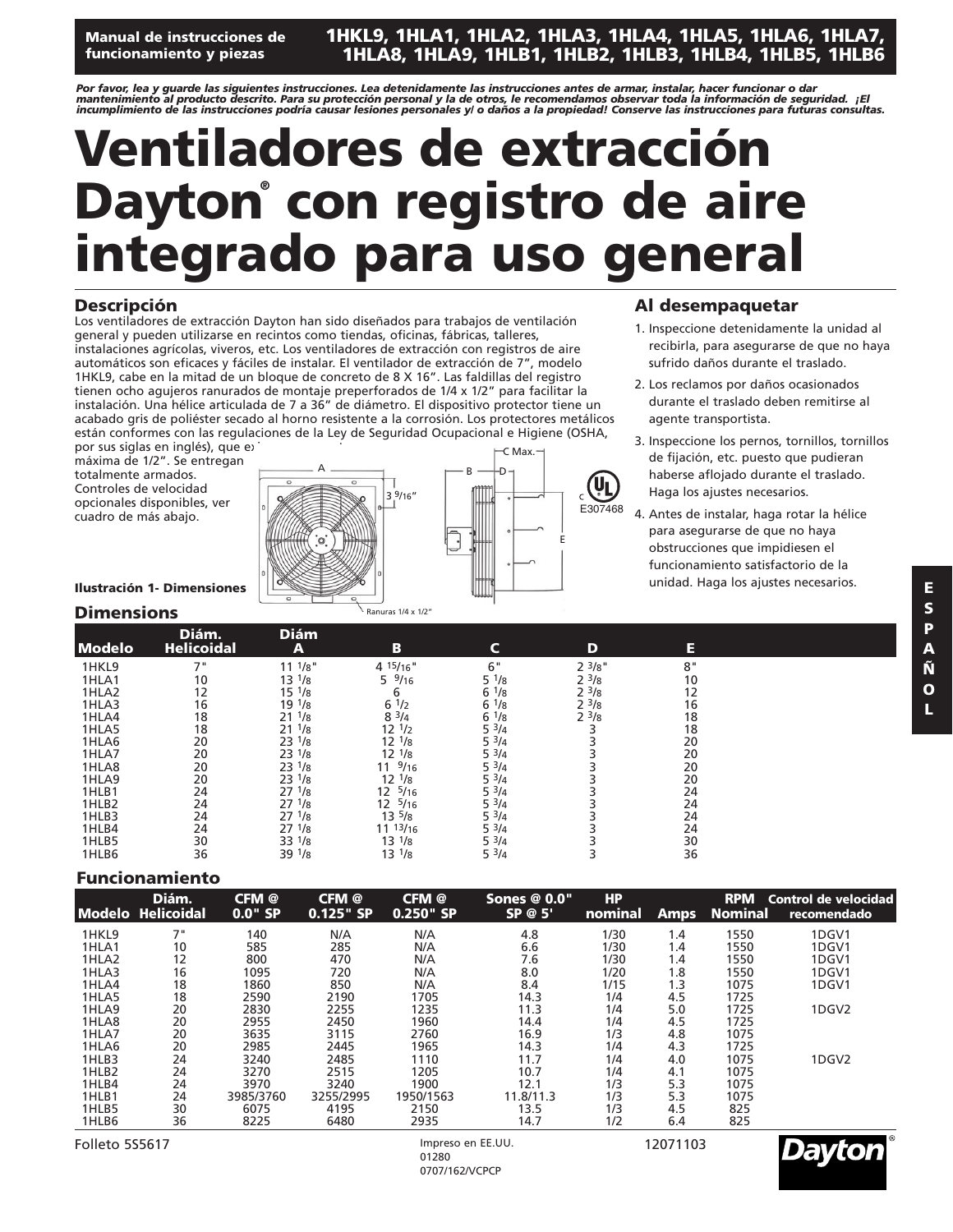# **Ventiladores de extracción Dayton® con registro de aire integrado para uso general**

### **Información general sobre seguridad**

*No dependa de ningún* **! ADVERTENCIA ! ADVERTENCIA**

*interruptor como el único medio para desconectar la energía cuando está instalando o reparando el ventilador. Si el dispositivo de desconexión no estuviera a la vista, engánchelo en posición abierta y márquelo para prevenir que se alimente corriente eléctrica. De lo contrario, podría recibir una carga eléctrica mortal. Aplique los procedimientos de bloqueo adecuados durante la instalación y el mantenimiento.*

#### *Todas las conexiones* **! PRECAUCIÓN** *eléctricas deben realizarse por un electricista calificado.*

- 1. Observe todos los códigos de electricidad y seguridad aplicables en los Estados Unidos y Canadá, al igual que el Código Eléctrico Nacional (NEC) y la Ley de Seguridad Ocupacional e Higiene (OSHA) en los Estados Unidos y el Código Eléctrico Canadiense (CEC) cuando en Canadá.
- 2. Siempre desconecte la fuente de corriente eléctrica cuando trabaja en un motor o cerca a éste o su carga conectada.

#### *El motor entrará en* **! ADVERTENCIA**

*marcha sin aviso al desengancharse el protector.*

*A fin de minimizar el* **! PRECAUCIÓN** *riesgo de lesiones personales, en los Estados Unidos, OSHA exige la instalación de protectores si el ventilador será instalado a siete pies del piso o de la superficie de trabajo.* 

#### *A fin de minimizar el* **! PRECAUCIÓN** *riesgo de lesiones personales, en Canadá, la CSA exige la instalación de protectores si el ventilador será instalado a menos de 2.5 metros (8.2 pies) sobre el piso o del rasante del suelo.*

- 3. Evite que el cable de alimentación entre en contacto con objetos punzantes.
- 4. No doble el cable de alimentación ni permita que entre en contacto con aceite, grasa, superficies calientes o agentes químicos.

#### *No usar en atmósferas* **! PRECAUCIÓN**

#### *explosivas.*

- 5. Asegúrese de que la fuente de energía cumpla los requisitos del equipo.
- 6. El marco y el motor del ventilador deben

conectarse a una toma de tierra eléctrica adecuada tal como un tubería de agua puesta a tierra o un sistema de conductor de tierra.

## **Instalación**

1. La unidad debe montarse de manera segura en un marco rígido.

**NOTA:** Si el marco del ventilador es flexible o se mueve, podrían producirse vibraciones excesivas, lo que podría causar la avería prematura del motor, la hélice o el registro de aire.

- 2. Instale todos los componentes auxiliares.
- 3. Conecte el motor a una fuente de energía, usando un método de cableado autorizado.



Ilustración 2- Diagrama de cableado: Conexión de 115 voltios

#### *El marco y el motor del* **! PRECAUCIÓN**

*ventilador deben conectarse debidamente a una toma de tierra eléctrica adecuada tal como una tubería de agua puesta a tierra o un sistema de conductor de tierra.*

4. Antes de activar el ventilador, gire manualmente la hélice para asegurarse de que no haya ningún tipo de obstrucción (marco, pernos, registro, etc.) que pudiera interferir con el funcionamiento satisfactorio del ventilador. Verifique también que no haya obstrucciones que impidan que el registro se abra y cierre completamente.

### **Funcionamiento**

- 1. Mantenga el área libre de objetos que pudieran impedir la circulación de aire tanto en la entrada como el lado de extracción del ventilador.
- 2. Para que el extractor funcione debidamente, deberá mantenerse abierta una ventana, puerta o rejilla en el lado opuesto al área a ser ventilada.
- 3. Al encender el ventilador, el registro de aire se abrirá automáticamente. Al apagar la unidad, el registro se cerrará.
- 4. Las unidades con velocidad controlable han sido diseñadas para funcionar con una tensión de línea mínima de cincuenta

#### por ciento.

### **Mantenimiento**

*No dependa de ningún interruptor como el único medio para desconectar la energía cuando está instalando o reparando el ventilador. Si el dispositivo de desconexión no estuviera a la vista, engánchelo en posición abierta y márquelo para prevenir que se alimente corriente eléctrica. De lo contrario, podría recibir una carga eléctrica mortal. Aplique los procedimientos de bloqueo adecuados durante todo trabajo de mantenimiento.*

#### **MANTENIMIENTO MENOR Y RUTINARIO**

- 1. Desconecte la fuente de corriente antes de empezar su labor de servicio.
- 2. Lubrique los cojinetes de manguito del motor cada seis meses con aceite sin detergente S.A.E. 20, siguiendo las instrucciones provistas (ver etiqueta del motor).
- 3. Limpie periódicamente la hélice, el protector y el motor para eliminar cualquier acumulación excesiva de suciedad.

#### **PIEZAS DE RECAMBIO**

- 1. Remítase a la ilustración de las piezas de repuesto (Ilustración 3).
- 2. Desconecte la fuente de corriente antes de empezar su labor de servicio.
- 3. Retire los cuatro tornillos que sostienen el dispositivo protector en el panel de venturi. Retire el conjunto del protector/ motor/ hélice.
- 4. Afloje los tornillos de fijación en el cubo de la hélice y retire la hélice.

*Si se daña la hélice, no* **! PRECAUCIÓN** *intente repararla. Reemplácela con una pieza debidamente equilibrada (ver Ilustración 3 Referencia No. 3).*

- 5. Afloje las tuercas que sostienen el motor en el protector y retírelo.
- 6. Arme nuevamente la unidad invirtiendo el orden del desmontaje.

*Instale primero el cubo de la* **! PRECAUCIÓN** *hélice en el eje del motor, nivelándolo con el extremo y los tornillos de fijación ubicados sobre el área plana.*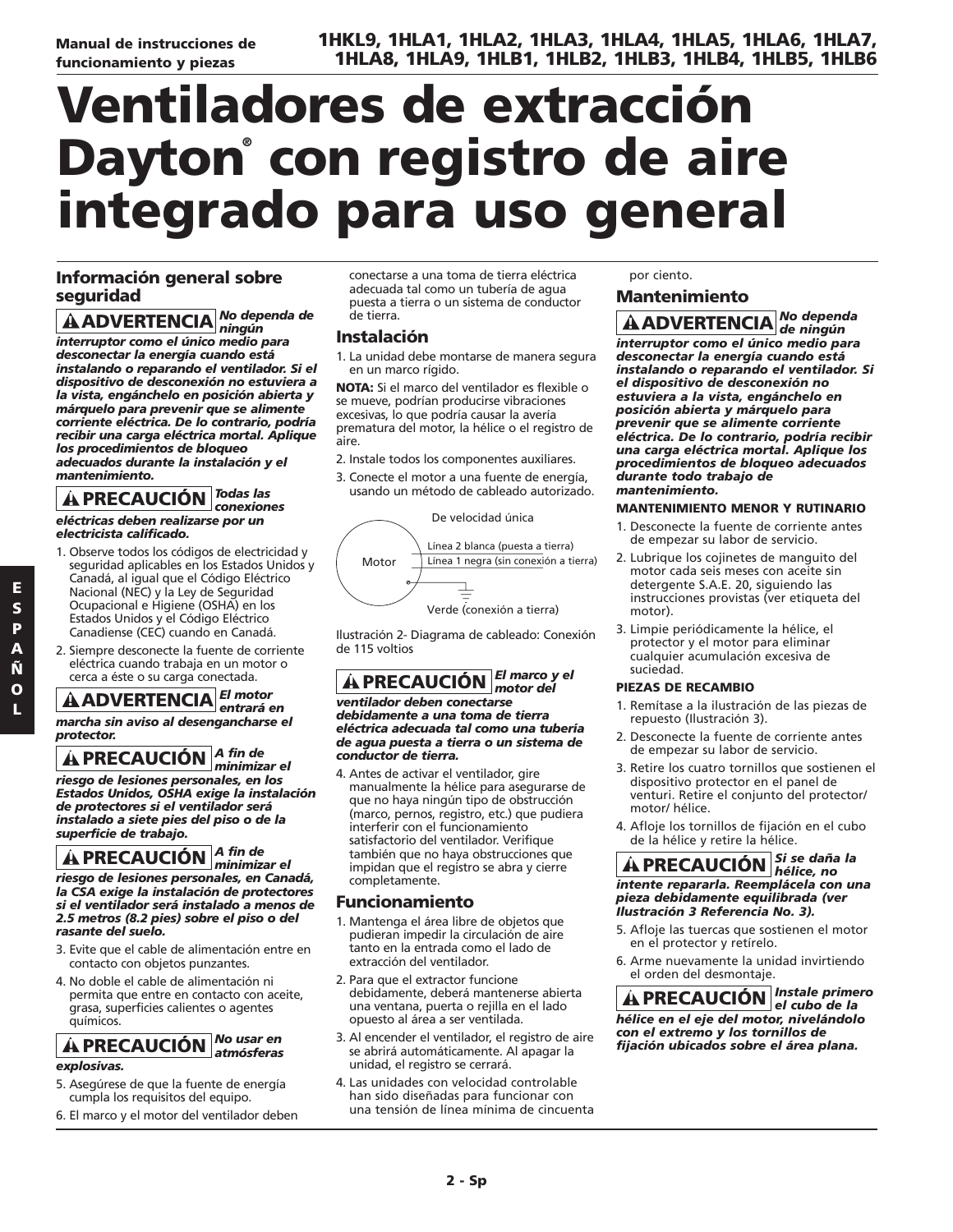# *Para solicitar repuestos, llame al 1-800-323-0620*

# *24 horas al día, 365 días al año*

*Sírvase proporcionar la siguiente información:* -Número del modelo

- -Número de serie (si corresponde)
- -Descripción y número de la pieza según figur



**Ilustración 3 - Diagrama de las piezas de repuesto**

#### **Lista de las piezas de repuesto**

| No. de |                            |              | Número de pieza para modelos: |         |            |            |            |       |
|--------|----------------------------|--------------|-------------------------------|---------|------------|------------|------------|-------|
|        | referencia Descripción     | <b>1HKL9</b> | 1HLA1                         | 1HLA2   | 1HLA3      | 1HLA4      | 1HLA5      | Cant. |
|        | Motor                      |              |                               |         | XXMTHX2185 | XXMTHX3835 | XXMTKZ6804 |       |
|        | Conjunto del registro      | 502G-08      | 502G-10                       | 502G-12 | 502G-16    | 502G-18    | 502G-18    |       |
|        | Hélice                     | XXPR07A      | XXPR10A                       | XXPR12A | XXPR16A    | XXPR18B    | XXPR18A    |       |
|        | Protector de entrada       | XXWG07A      | XXWG10A                       | XXWG12A | XXWG16A    | XXWG18B    | XXWG18A    |       |
|        | Abrazadera de brida        | NC           | NC                            | NC      | NC         | NC         | XXSS494PC  |       |
|        | Tornillo de 3/8-24 X 1"    | $\star$      |                               | $\star$ | ÷          | $\star$    | ÷          |       |
|        | Contratuerca de 3/8-24     | $\star$      |                               |         |            |            | $\star$    |       |
| 8      | Tornillo SM #10/-16 X 5/8" | $\star$      |                               |         |            |            | ÷          |       |
|        | Tuerca de fiiación #8-32   | $\star$      |                               |         |            |            |            |       |

| No. de |                            |            | Número de pieza para modelos: |            |              |            |       |
|--------|----------------------------|------------|-------------------------------|------------|--------------|------------|-------|
|        | referencia Descripción     | 1HLA6      | 1HLA7                         | 1HLA8      | 1HLA9        | 1HLB1      | Cant. |
|        | Motor                      | XXMTKZ6805 | XXMTKZ6805                    | XXMTKZ6804 | XXMT71265117 | XXMTHX6065 |       |
|        | Conjunto del registro      | 502G-20    | 502G-20                       | 502G-20    | 502G-20      | 502G-24    |       |
|        | Hélice                     | XXPR20A    | XXPR20B                       | XXPR20A    | XXPR20C      | XXPR24B    |       |
|        | Protector de entrada       | XXWG20A    | XXWG20A                       | XXWG20A    | XXWG20A      | XXWG24A    |       |
|        | Abrazadera de brida        | XXSS680PC  | XXSS680PC                     | XXSS680PC  | XXSS4680PC   | XXSS930PC  |       |
|        | Tornillo de 3/8-24 X 1"    | $\star$    |                               |            |              |            |       |
|        | Contratuerca de 3/8-24     | $\star$    |                               |            |              |            |       |
|        | Tornillo SM #10/-16 X 5/8" | $\star$    |                               |            |              |            |       |
|        | Tuerca de fijación #8-32   | $\star$    |                               |            |              |            |       |

| No. de |                                                                      |            | Número de pieza para modelos: |            |            |            |       |
|--------|----------------------------------------------------------------------|------------|-------------------------------|------------|------------|------------|-------|
|        | referencia Descripción                                               | 1HLB2      | <b>1HLB3</b>                  | 1HLB4      | 1HLB5      | 1HLB6      | Cant. |
|        | Motor                                                                | XXMTHX6082 | XXMTHX6804                    | XXMTHX6083 | XXMTHX7341 | XXMTHX7278 |       |
|        | Conjunto del registro                                                | 502G-24    | 502G-24                       | 502G-24    | 556G-30    | 556G-36    |       |
|        | Hélice                                                               | XXPR24A    | XXPR24A                       | XXPR24B    | XXPR30A    | XXPR36A    |       |
|        | Protector de entrada                                                 | XXWG24A    | XXWG24A                       | XXWG24A    | XXWG30A    | XXWG36A    |       |
|        | Abrazadera de brida                                                  | XXSS930PC  | XXSS930PC                     | XXSS930PC  | XXSS930PC  | XXSS1350PC |       |
|        | Tornillo de 3/8-24 X 1"                                              | $\star$    |                               |            |            |            |       |
|        | Contratuerca de 3/8-24                                               | $\ast$     |                               |            | $\star$    |            |       |
|        | Tornillo SM #10/-16 X 5/8"                                           | $\star$    |                               |            |            |            |       |
|        | Tuerca de fijación #8-32                                             | $\ast$     |                               |            | $\star$    |            |       |
|        | (*) Artículos regulares de quincallería disponibles en su localidad. |            |                               |            |            |            |       |

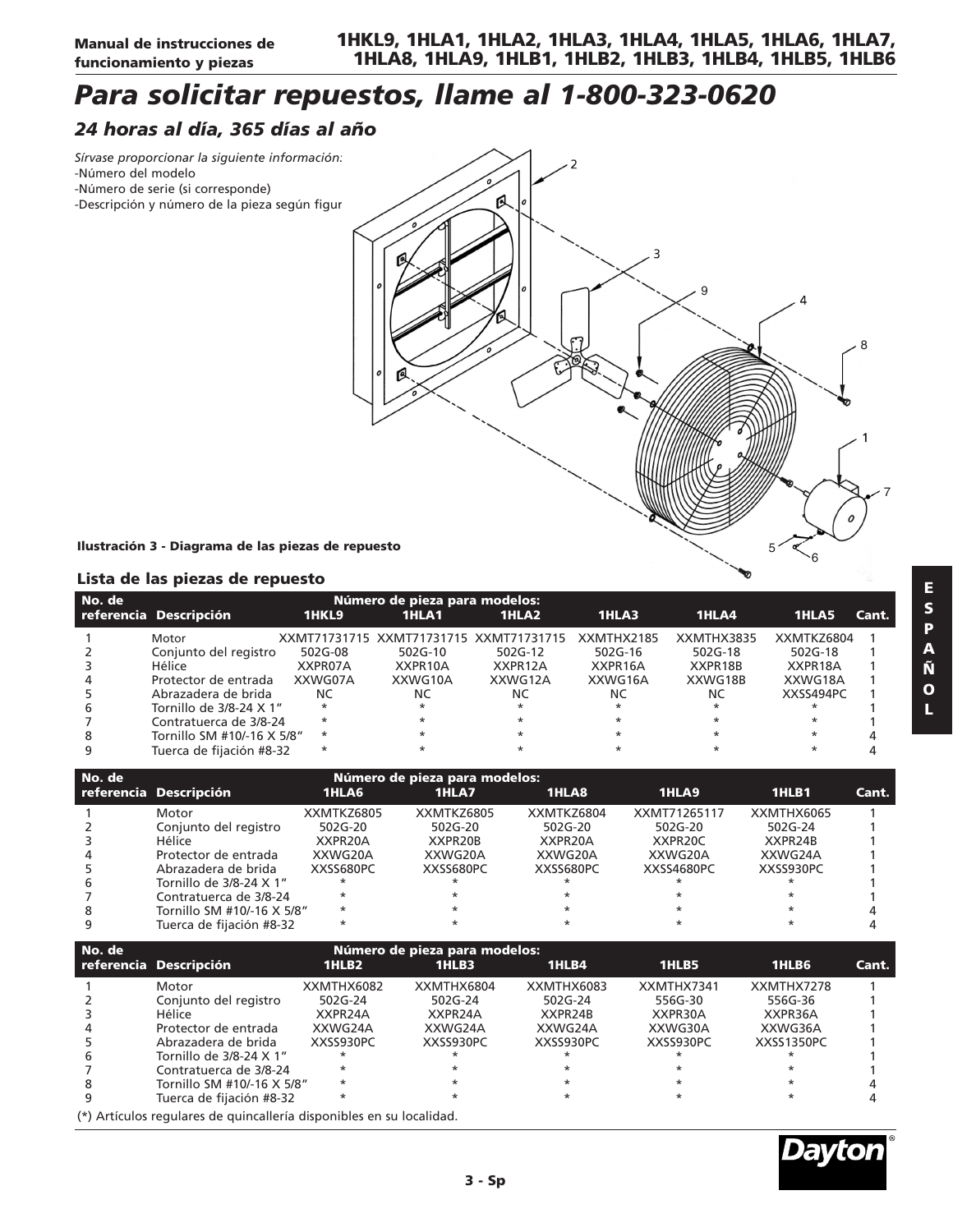# **Ventiladores de extracción Dayton® con registro de aire integrado para uso general**

#### **Tabla para la detección de averías**

| <b>Síntoma</b>             | Causa(s) posible(s)                        | <b>Medida correctiva</b>                                                                               |
|----------------------------|--------------------------------------------|--------------------------------------------------------------------------------------------------------|
| Ruido excesivo             | 1. Cojinetes del motor resecos             | 1. Lubricar los cojinetes del motor siguiendo<br>las instrucciones provistas o reemplazar el<br>motor. |
|                            | 2. Hélice floja                            | 2. Ajustar los tornillos de fijación del cubo.                                                         |
|                            | 3. Hélice torcida o dañada                 | 3. Reemplazar la hélice                                                                                |
| El ventilador no funciona. | 1. Fusible quemado o disyuntor abierto     | 1. Reemplazar fusible quemado o<br>reposicionar el disyuntor                                           |
|                            | 2. Motor defectuoso                        | 2. Reparar o cambiar el motor (ver<br>Ilustración)                                                     |
|                            | 3. Control de velocidad apagado o muy bajo | 3. Prender el controlador                                                                              |

#### *GARANTIA LIMITADA*

*GARANTIA LIMITADA DE DAYTON POR UN AÑO. DAYTON ELECTRIC MFG. CO. (DAYTON) LE GARANTIZA AL USUARIO ORIGINAL QUE LOSMODELOS TRATADOS EN ESTE MANUAL DEL VENTILADORES DE EXTRACCIÓN DAYTON® ESTAN LIBRES DE DEFECTOS EN LA MANO DE OBRA O EL MATERIAL, CUANDO SE LES SOMETE A USO NORMAL, POR UN AÑO A PARTIR DE LA FECHA DE COMPRA. CUALQUIER PARTE QUE SE HALLE DEFECTUOSA, YA SEA EN EL MATERIAL O EN LA MANO DE OBRA, Y SEA DEVUELTA (CON LOS COSTOS DE ENVIO PAGADOS POR ADELANTADO) A UN CENTRO DE SERVICIO AUTORIZADO DESIGNADO POR DAYTON, SERA REPARADA O REEMPLAZADA (NO EXISTE OTRA POSIBILIDAD) SEGUN LO DETERMINE DAYTON. PARA OBTENER INFORMACION SOBRE LOS PROCEDIMIENTOS DE RECLAMO CUBIERTOS EN LA GARANTIA LIMITADA, VEA LA SECCION "ATENCION OPORTUNA" QUE APARECE MAS ADELANTE. ESTA GARANTIA LIMITADA CONFIERE AL COMPRADOR DERECHOS LEGALES ESPECIFICOS QUE VARIAN DE JURISDICCION A JURISDICCION.*

*LIMITES DE RESPONSABILIDAD. EN LA MEDIDA EN QUE LAS LEYES APLICABLES LO PERMITAN, LA RESPONSABILIDAD DE DAYTON POR LOS DAÑOS EMERGENTES O INCIDENTALES ESTA EXPRESAMENTE EXCLUIDA. LA RESPONSABILIDAD DE DAYTON EXPRESAMENTE ESTA LIMITADA Y NO PUEDE EXCEDER EL PRECIO DE COMPRA PAGADO POR EL ARTICULO.*

*EXCLUSION DE RESPONSABILIDAD DE LA GARANTIA. SE HAN HECHO ESFUERZOS DILIGENTES PARA PROPORCIONAR INFORMACION E ILUSTRACIONES APROPIADAS SOBRE EL PRODUCTO EN ESTE MANUAL; SIN EMBARGO, ESTA INFORMACION Y LAS ILUSTRACIONES TIENEN COMO UNICO PROPOSITO LA IDENTIFICACION DEL PRODUCTO Y NO EXPRESAN NI IMPLICAN GARANTIA DE QUE LOS PRODUCTOS SEAN VENDIBLES O ADECUADOS PARA UN PROPOSITO EN PARTICULAR NI QUE SE AJUSTAN NECESARIAMENTE A LAS ILUSTRACIONES O DESCRIPCIONES. CON EXCEPCION DE LO QUE SE ESTABLECE A CONTINUACION, DAYTON NO HACE NI AUTORIZA NINGUNA GARANTIA O AFIRMACION DE HECHO, EXPRESA O IMPLICITA, QUE NO SEA ESTIPULADA EN LA "GARANTIA LIMITADA" ANTERIOR.*

*Consejo Técnico y Recomendaciones, Exclusiones de Responsabilidad. A pesar de las prácticas, negociaciones o usos comerciales realizados previamente, las ventas no deberán incluir el suministro de consejo técnico o asistencia o diseño del sistema. Dayton no asume ninguna obligación o responsabilidad por recomendaciones, opiniones o consejos no autorizados sobre la elección, instalación o uso de los productos.*

*Adaptación del Producto. Muchas jurisdicciones tienen códigos o regulaciones que rigen la venta, la construcción, la instalación y/o el uso de productos para ciertos propósitos que pueden variar con respecto a los aplicables a las zonas vecinas. Si bien se trata de que los productos Dayton cumplan con dichos códigos, no se puede garantizar su conformidad y no se puede hacer responsable por la forma en que se instale o use su producto. Antes de comprar y usar el producto, revise su aplicación y todos los códigos y regulaciones nacionales y locales aplicables y asegúrese de que el producto, la instalación y el uso los cumplan.*

*Ciertos aspectos de limitación de responsabilidad no se aplican a productos al consumidor; es decir (a) algunas jurisdicciones no permiten la exclusión ni limitación de daños incidentales o consecuentes, de modo que las limitaciones o exclusiones anteriores quizás no apliquen en su caso; (b) asimismo, algunas jurisdicciones no permiten limitar el plazo de una garantía implícita, por lo tanto, la limitación anterior quizás no aplique en su caso; y (c) por ley, mientras la Garantía Limitada esté vigente no podrán excluirse ni limitarse en modo alguno ninguna garantía implícita de comercialización o de idoneidad para un propósito en particular aplicables a los productos al consumidor adquiridos por éste.*

*Atención Oportuna. Se hará un esfuerzo de buena fe para corregir puntualmente, o hacer otros ajustes, con respecto a cualquier producto que resulte defectuoso dentro de los términos de esta garantía limitada. En el caso de que encuentre un producto defectuoso y que esté cubierto dentro de los límites de esta garantía haga el favor de escribir primero, o llame, al distribuidor a quien le compró el producto. El distribuidor le dará las instrucciones adicionales. Si no puede resolver el problema en forma satisfactoria, escriba a Dayton a la dirección a continuación, dando el nombre del distribuidor, su dirección, la fecha y el número de la factura del distribuidor y describa la naturaleza del defecto. La propiedad del artículo y el riesgo de pérdida pasan al comprador en el momento de la entrega del artículo a la compañía de transporte. Si el producto se daña durante el transporte, debe presentar su reclamo a la compañía transportista.*

*Fabricado para Dayton Electric Mfg. Co., 5959 W. Howard St., Niles, Illinois 60714-4014 EE.UU.*

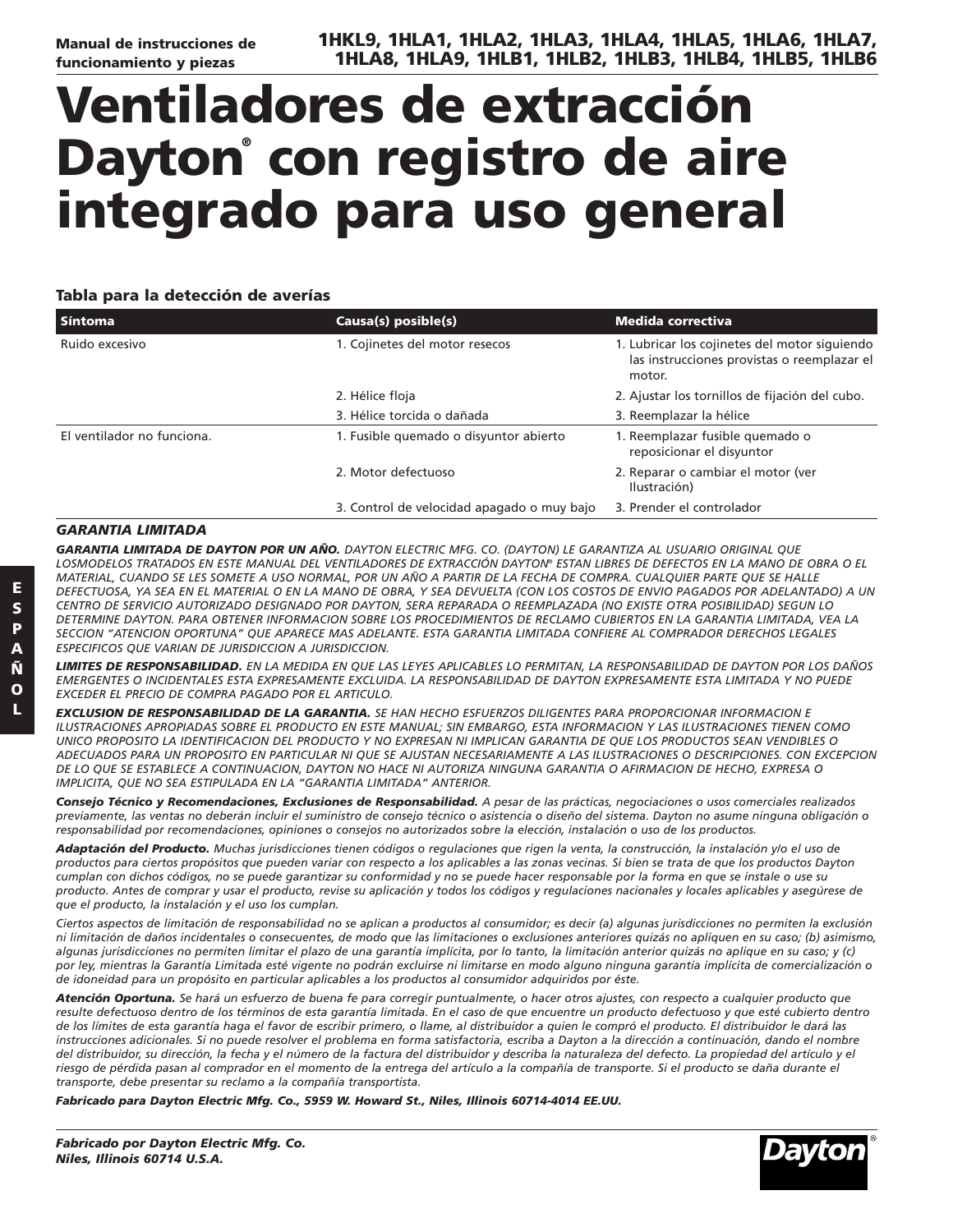# **Manuel d'utilisation et de pièces 1HKL9, 1HLA1, 1HLA2, 1HLA3, 1HLA4, 1HLA5, 1HLA6, 1HLA7, 1HLA8, 1HLA9, 1HLB1, 1HLB2, 1HLB3, 1HLB4, 1HLB5, 1HLB6**

*Prière de lire et conserver ces instructions. Lire attentivement avant de commencer à monter, installer, utiliser ou entretenir l'appareil décrit. Protégez-vous et les autres en respectant toutes les instructions de sécurité. Le non-respect de ces instructions peut causer des blessures corporelles et/ou des dommages matériels. Veuillez conserver ces instructions pour référence ultérieure.*

# **Ventilateurs d'extraction utilitaires à claire-voie Dayton®**

### **Description**

Les ventilateurs utilitaires Dayton sont conçus pour des applications d'extraction générale efficace et peuvent être utilisés dans les magasins, bureaux, usines, ateliers, batiments de ferme, serres, etc... Ces ventilateurs ont des volets automatiques et sont efficaces et faciles à installer. Le ventilateur à claire-voie de 7", modèle 1HKL9, s'intègre dans la moitié d'un bloc de béton de 8 X 16". Les brides de volet ont huit trous de montage rainurés pré-perforés de 1/4 à 1/2" pour faciliter l'installation. L'hélice à forte inclinaison va de 7" à 36" de diamètre. Les grilles de ventilateur ont une finition polyester anti-corrosion gris anthracite métallisé. Les grilles sont conformes aux exigences d'ouverture max. de 1/2 po de la Loi sur la Santé et la Sécurité au

Travail (OSHA). Ils sont expédiés complètement assemblés. Des contrôleurs de vitesse sont disponibles en option, voir tableau ci-dessous.



### **Déballage**

- 1. Vérifiez si l'appareil n'a pas été endommagé pendant le transport.
- 2. Toute réclamation pour dég.ts dus au transport doit être adressée au transporteur.
- 3. Vérifiez si les écrous, vis, vis de pression, etc... ne se sont pas desserrées pendant le transport. Resserrez si nécessaire.
- 4. Avant le montage, faites tourner l'hélice pour vous assurer qu'il n'y a pas d'obstacle. Réglez si nécessaire.



E

**Figure 1 - Dimensions**

**Dimensions**

| <b>Modèle</b> | Dia.<br>Hél. | A<br>Carré         | B                 | c               | D         | Е  |  |
|---------------|--------------|--------------------|-------------------|-----------------|-----------|----|--|
| 1HKL9         | 7"           | $11^{1/8"$         | 4 15/16"          | 6"              | 23/8"     | 8" |  |
| 1HLA1         | 10           | $13 \frac{1}{8}$   | $5 \frac{9}{16}$  | $5 \frac{1}{8}$ | $2^{3/8}$ | 10 |  |
| 1HLA2         | 12           | $15^{1/8}$         | 6                 | $6^{1/8}$       | $2^{3}/8$ | 12 |  |
| 1HLA3         | 16           | $19^{1/8}$         | $6^{1/2}$         | $6^{1/8}$       | $2^{3/8}$ | 16 |  |
| 1HLA4         | 18           | $21 \frac{1}{8}$   | $8^{3}/4$         | $6^{1/8}$       | $2^{3/8}$ | 18 |  |
| 1HLA5         | 18           | $21^{1/8}$         | $12^{1/2}$        | $5^{3}/4$       |           | 18 |  |
| 1HLA6         | 20           | $23 \frac{1}{8}$   | $12 \frac{1}{8}$  | $5 \frac{3}{4}$ |           | 20 |  |
| 1HLA7         | 20           | $23 \frac{1}{8}$   | $12 \frac{1}{8}$  | $5 \frac{3}{4}$ |           | 20 |  |
| 1HLA8         | 20           | $23 \frac{1}{8}$   | 9/16<br>11        | $5 \frac{3}{4}$ |           | 20 |  |
| 1HLA9         | 20           | $23 \frac{1}{8}$   | $12 \frac{1}{8}$  | $5 \frac{3}{4}$ |           | 20 |  |
| 1HLB1         | 24           | $27 \frac{1}{8}$   | 5/16<br>12        | $5 \frac{3}{4}$ |           | 24 |  |
| 1HLB2         | 24           | $27^{1/8}$         | $12 \frac{5}{16}$ | $5 \frac{3}{4}$ |           | 24 |  |
| 1HLB3         | 24           | $27 \frac{1}{8}$   | $13 \frac{5}{8}$  | $5 \frac{3}{4}$ |           | 24 |  |
| 1HLB4         | 24           | $27 \frac{1}{8}$   | $11^{13/16}$      | $5 \frac{3}{4}$ |           | 24 |  |
| 1HLB5         | 30           | $33^{1/8}$         | $13^{1/8}$        | $5^{3}/4$       |           | 30 |  |
| 1HLB6         | 36           | 39 <sup>1</sup> /8 | $13 \frac{1}{8}$  | 53/4            |           | 36 |  |

#### **Funcionamiento**

| Modèle            | Dia.<br>Hél. | Débit d'air<br>pi3/min<br><b>PS 0,0 po</b> | Débit d'air<br>pi3/min<br>$0,125$ po | Débit d'air<br>pi3/min<br>$0,250$ po | Sones à<br>pi3/min<br>PS 0,0 po à 5' | $\mathbf{C}\mathbf{V}$<br>nom. | <b>Intensité</b><br>pleine charge | <b>TR/min</b><br>nom. | Controle<br>vitesse recom. |
|-------------------|--------------|--------------------------------------------|--------------------------------------|--------------------------------------|--------------------------------------|--------------------------------|-----------------------------------|-----------------------|----------------------------|
| 1HKL9             | 7"           | 140                                        | N/A                                  | N/A                                  | 4.8                                  | 1/30                           | 1.4                               | 1550                  | 1DGV1                      |
| 1HLA1             | 10           | 585                                        | 285                                  | N/A                                  | 6.6                                  | 1/30                           | 1.4                               | 1550                  | 1DGV1                      |
| 1HLA <sub>2</sub> | 12           | 800                                        | 470                                  | N/A                                  | 7.6                                  | 1/30                           | 1.4                               | 1550                  | 1DGV1                      |
| 1HLA3             | 16           | 1095                                       | 720                                  | N/A                                  | 8.0                                  | 1/20                           | 1.8                               | 1550                  | 1DGV1                      |
| 1HLA4             | 18           | 1860                                       | 850                                  | N/A                                  | 8.4                                  | 1/15                           | 1.3                               | 1075                  | 1DGV1                      |
| 1HLA5             | 18           | 2590                                       | 2190                                 | 1705                                 | 14.3                                 | 1/4                            | 4.5                               | 1725                  |                            |
| 1HLA9             | 20           | 2830                                       | 2255                                 | 1235                                 | 11.3                                 | 1/4                            | 5.0                               | 1725                  | 1DGV <sub>2</sub>          |
| 1HLA8             | 20           | 2955                                       | 2450                                 | 1960                                 | 14.4                                 | 1/4                            | 4.5                               | 1725                  |                            |
| 1HLA7             | 20           | 3635                                       | 3115                                 | 2760                                 | 16.9                                 | 1/3                            | 4.8                               | 1075                  |                            |
| 1HLA6             | 20           | 2985                                       | 2445                                 | 1965                                 | 14.3                                 | 1/4                            | 4.3                               | 1725                  |                            |
| 1HLB3             | 24           | 3240                                       | 2485                                 | 1110                                 | 11.7                                 | 1/4                            | 4.0                               | 1075                  | 1DGV <sub>2</sub>          |
| 1HLB <sub>2</sub> | 24           | 3270                                       | 2515                                 | 1205                                 | 10.7                                 | 1/4                            | 4.1                               | 1075                  |                            |
| 1HLB4             | 24           | 3970                                       | 3240                                 | 1900                                 | 12.1                                 | 1/3                            | 5.3                               | 1075                  |                            |
| 1HLB1             | 24           | 3985/3760                                  | 3255/2995                            | 1950/1563                            | 11.8/11.3                            | 1/3                            | 5.3                               | 1075                  |                            |
| 1HLB5             | 30           | 6075                                       | 4195                                 | 2150                                 | 13.5                                 | 1/3                            | 4.5                               | 825                   |                            |
| 1HLB6             | 36           | 8225                                       | 6480                                 | 2935                                 | 14.7                                 | 1/2                            | 6.4                               | 825                   |                            |

Davtol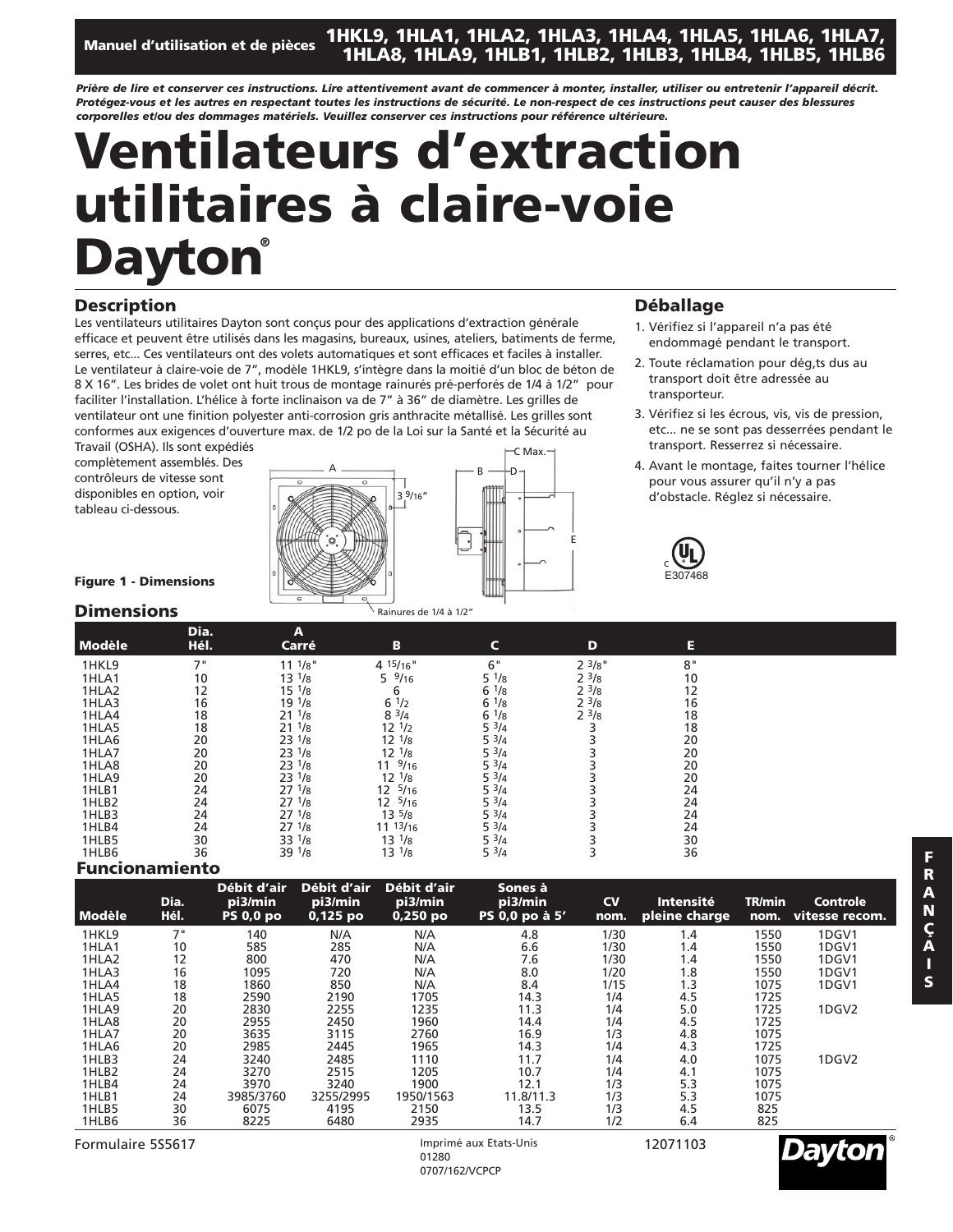# **Ventilateurs d'extraction utilitaires à claire-voie Dayton®**

## **Consignes générales de sécurité**

*Il ne faut pas seulement se contenter d'éteindre l'interrupteur pendant l'installation ou l'entretien du ventilateur. Si le dispositif de débranchement n'est pas visible, il faut le bloquer en position ouverte et le signaler pour éviter le rétablissement du courant. Le non-respect de cette consigne risque d'entraîner une décharge électrique fatale. Il faut suivre les procédures adéquates de bloquage pendant l'entretien et l'installation.* **! AVERTISSEMENT**

#### *Tous les branchements* **! ATTENTION** *électriques doivent être effectués par un électricien qualifié.*

- 1. Respecter tous les codes locaux d'électricité et de sécurité aux Etats-Unis et au Canada, ainsi que le Code Electrique National (CEN) et la Loi sur la Santé et la Sécurité au Travail (OSHA) aux Etats-Unis, et le Code Electrique Canadien (CEC) au Canada.
- 2. Toujours débrancher la source d'alimentation de courant avant de travailler sur ou près d'un moteur ou de sa charge connectée.

#### *Le moteur redémarre sans* **! AVERTISSEMENT** *prévenir quand la protection se déclenche.*

#### *Aux Etats-Unis, pour réduire les* **! ATTENTION** *risques d'accidents personnels, des protections conformes à OSHA doivent être installées quand un ventilateur est monté à 2,10m (7 pi.) du sol ou au niveau de la surface de travail.*

#### *Au Canada, pour réduire les risques* **! ATTENTION** *d'accidents personnels, des protections conformes au CSA doivent être installées quand un ventilateur est monté à moins de 2,50m (8,2 pi.) du sol ou de la surface.*

- 3. Protéger le cordon d'alimentation des objets tranchants.
- 4. Il faut éviter de tordre le cordon d'alimentation et l'empêcher d'entrer en contact avec l'huile, la graisse, les surfaces chaudes ou les produits chimiques.

#### *Ne pas utiliser dans des* **! ATTENTION** *atmosphères explosives.*

- 5. Vérifier si la source d'alimentation électrique correspond aux exigences de votre matériel.
- 6. Le cadre et le moteur du ventilateur doivent être reliés à une masse adéquate, comme un tuyau d'eau ou un système de cables mis à la terre.

#### **Installation**

1. L'appareil doit être solidement monté dans un cadre rigide.

**NOTE** : tout mouvement ou flexion du cadre du ventilateur peut causer des vibrations indésirables et une panne du moteur, de l'hélice ou du registre.

- 2. Installer les éléments auxiliaires.
- 3. Brancher le moteur sur le courant suivant une méthode de cablage approuvée. Vitesse unique



**Figure 2 - Diagramme de connexions : 115 V**

#### *Le cadre et le moteur du* **! ATTENTION** *ventilateur doivent être reliés de façon sûre et adéquate à une masse électrique appropriée, comme un tuyau d'eau ou un système de cables mis à la terre.*

4. Avant de mettre en marche le ventilateur, faire tourner l'hélice à la main pour s'assurer qu'il n'y a pas d'obstacle (cadrage, planche, volet, etc...) qui pourrait empêcher le bon fonctionnement du ventilateur. Vérifier aussi s'il n'y a pas d'obstruction à l'ouverture et la fermeture totales des volets.

#### **Fonctionnement**

- 1. Débarrasser tout objet qui pourrait gêner la circulation d'air des cÙtés entrée et sortie d'air du ventilateur.
- 2. Pour une bonne extraction, une porte, fenêtre ou lucarne devrait être ouverte du cÙté opposé de la zone à ventiler.
- 3. En allumant le ventilateur, les volets

s'ouvrent automatiquement. En l'éteignant, les volets se ferment.

4. Les appareils à vitesse variable sont conçus pour fonctionner à un minimum de 50 % de tension de la ligne.

### **Entretien**

*Il ne faut pas seulement se* **! AVERTISSEMENT** *contenter d'éteindre l'interrupteur pendant l'installation ou l'entretien du ventilateur. Si le dispositif de débranchement n'est pas visible, il faut le bloquer en position ouverte et le signaler pour éviter le rétablissement du courant. Le non-respect de cette consigne peut causer une décharge électrique fatale. Suivre les procédures adéquates de bloquage pendant l'entretien et l'installation.*

#### **ENTRETIEN REGULIER ET MINEUR**

- 1. Débrancher la source de courant avant l'entretien.
- 2. Lubrifier les coussinets de douille du moteur tous les six mois avec une huile non-détergente SAE 20 suivant les instructions (voir étiquette du moteur).
- 3. Nettoyer périodiquement l'hélice, la grille, le moteur et les volets de toute poussière excessive.

#### **REPARATION DES PIECES**

- 1. Consulter l'illustration du placement des pièces (Figure 3).
- 2. Débrancher la source d'alimentation avant l'entretien.
- 3. Retirer les 4 vis qui relient la grille au panneau Venturi. Retirer l'assemblage grille/moteur/hélice.
- 4. Dévisser la vis de pression au centre de l'hélice et retirer l'hélice.

#### *Eviter de réparer une hélice* **! ATTENTION** *endommagée. Remplacer par une hélice bien équilibrée (voir Figure 3, référence no. 3).*

5. Dévisser les boulons qui maintiennent le moteur sur la grille et retirer le moteur.

6. Remonter l'appareil dans l'ordre inverse du démontage.

*Le centre de l'hélice est installé* **! ATTENTION** *en premier sur l'axe du moteur, à niveau avec l'extrémité, et la vis de pression est placée sur la surface plate.*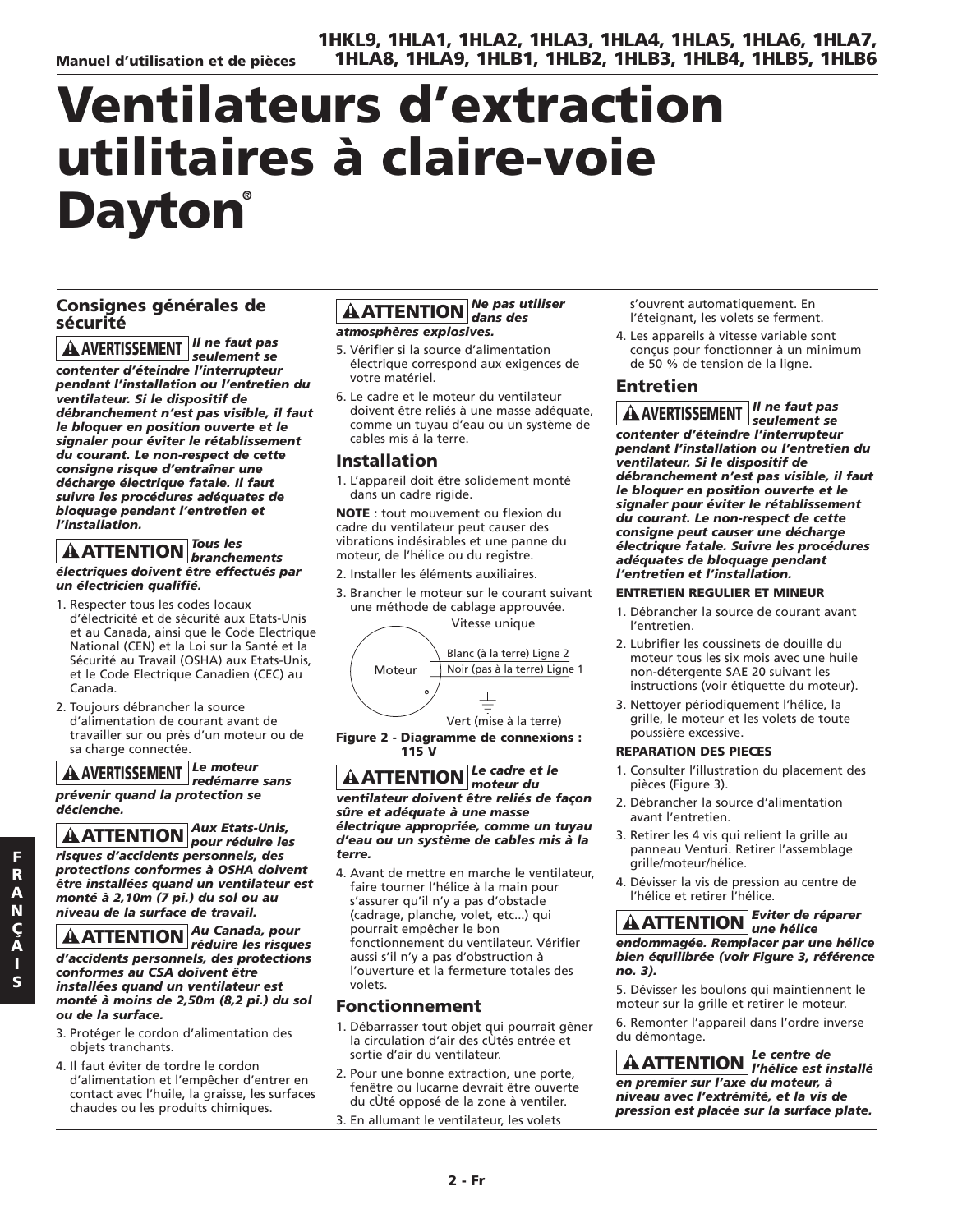# *Pour les pièces de rechange, appeler le 1-800-323-0620*

# *24 heures sur 24, 365 jours par an*

*Prière de fournir les informations suivantes:* -Numéro du modèle -Numéro de série (s'il y en a un)

-Numéro et description de la pièce tels qu'ind



**Figure 3 : Illustration des pièces de rechange**

### **Liste des pièces de rechange**

| No. de |                                      |         | Numéro de pièce pour les modèles |                                        |            |            |            |     |
|--------|--------------------------------------|---------|----------------------------------|----------------------------------------|------------|------------|------------|-----|
| ref.   | <b>Description</b>                   | 1HKL9   | 1HLA1                            | 1HLA <sub>2</sub>                      | 1HLA3      | 1HLA4      | 1HLA5      | Qté |
|        | Moteur                               |         |                                  | XXMT71731715 XXMT71731715 XXMT71731715 | XXMTHX2185 | XXMTHX3835 | XXMTKZ6804 |     |
|        | Assemblage claire-voie               | 502G-08 | 502G-10                          | 502G-12                                | $502G-16$  | 502G-18    | 502G-18    |     |
|        | Hélice                               | XXPR07A | XXPR10A                          | XXPR12A                                | XXPR16A    | XXPR18B    | XXPR18A    |     |
|        | Grille d'entrée                      | XXWG07A | XXWG10A                          | XXWG12A                                | XXWG16A    | XXWG18B    | XXWG18A    |     |
|        | Bride de fixation                    | NC      | NC                               | NC                                     | NC         | <b>NC</b>  | XXSS494PC  |     |
| 6      | Vis 3/8-24 X 1"                      | $\star$ |                                  | $\star$                                | $\star$    | $\star$    | $\star$    |     |
|        | Ecrou bloquant 3/8-24                |         |                                  |                                        | ÷          | ÷          |            |     |
| 8      | Vis SM no. 10-16 x 5/8"              |         |                                  |                                        |            |            | ÷          |     |
|        | Ecrou verrouillage cranté no. 8-32 * |         |                                  |                                        |            |            |            |     |

| No. de |                                    |            | Numéro de pièce pour les modèles |            |              |            |      |
|--------|------------------------------------|------------|----------------------------------|------------|--------------|------------|------|
| ref.   | <b>Description</b>                 | 1HLA6      | 1HLA7                            | 1HLA8      | 1HLA9        | 1HLB1      | Qté. |
|        | Moteur                             | XXMTKZ6805 | XXMTKZ6805                       | XXMTKZ6804 | XXMT71265117 | XXMTHX6065 |      |
|        | Assemblage claire-voie             | 502G-20    | 502G-20                          | 502G-20    | 502G-20      | 502G-24    |      |
|        | Hélice                             | XXPR20A    | XXPR20B                          | XXPR20A    | XXPR20C      | XXPR24B    |      |
|        | Grille d'entrée                    | XXWG20A    | XXWG20A                          | XXWG20A    | XXWG20A      | XXWG24A    |      |
|        | Bride de fixation                  | XXSS680PC  | XXSS680PC                        | XXSS680PC  | XXSS4680PC   | XXSS930PC  |      |
| 6      | Vis $3/8 - 24 \times 1$ "          |            |                                  |            |              |            |      |
|        | Ecrou bloquant 3/8-24              | $\star$    | $\star$                          | $\star$    | $\star$      | $\star$    |      |
| 8      | Vis SM no. 10-16 x 5/8"            | $\star$    | $\star$                          | $\star$    | $\star$      | $\star$    |      |
|        | Ecrou verrouillage cranté no. 8-32 | $\star$    |                                  |            |              |            |      |

| No. de                                           |                                    |            | Numéro de pièce pour les modèles |            |            |            |      |
|--------------------------------------------------|------------------------------------|------------|----------------------------------|------------|------------|------------|------|
| ref.                                             | <b>Description</b>                 | 1HLB2      | 1HLB3                            | 1HLB4      | 1HLB5      | 1HLB6      | Qté. |
|                                                  | Moteur                             | XXMTHX6082 | XXMTHX6804                       | XXMTHX6083 | XXMTHX7341 | XXMTHX7278 |      |
|                                                  | Assemblage claire-voie             | 502G-24    | 502G-24                          | 502G-24    | 556G-30    | 556G-36    |      |
|                                                  | Hélice                             | XXPR24A    | XXPR24A                          | XXPR24B    | XXPR30A    | XXPR36A    |      |
| 4                                                | Grille d'entrée                    | XXWG24A    | XXWG24A                          | XXWG24A    | XXWG30A    | XXWG36A    |      |
|                                                  | Bride de fixation                  | XXSS930PC  | XXSS930PC                        | XXSS930PC  | XXSS930PC  | XXSS1350PC |      |
| 6                                                | Vis $3/8 - 24 \times 1$ "          |            |                                  | ÷          |            |            |      |
|                                                  | Ecrou bloquant 3/8-24              |            |                                  | $\star$    |            |            |      |
| 8                                                | Vis SM no. 10-16 x 5/8"            | $\star$    | $\star$                          | $\star$    | $\star$    | $\star$    |      |
|                                                  | Ecrou verrouillage cranté no. 8-32 | $\star$    |                                  | $\star$    | ÷          | $\star$    |      |
| (*) Quincaillerie standard, disponible sur place |                                    |            |                                  |            |            |            |      |